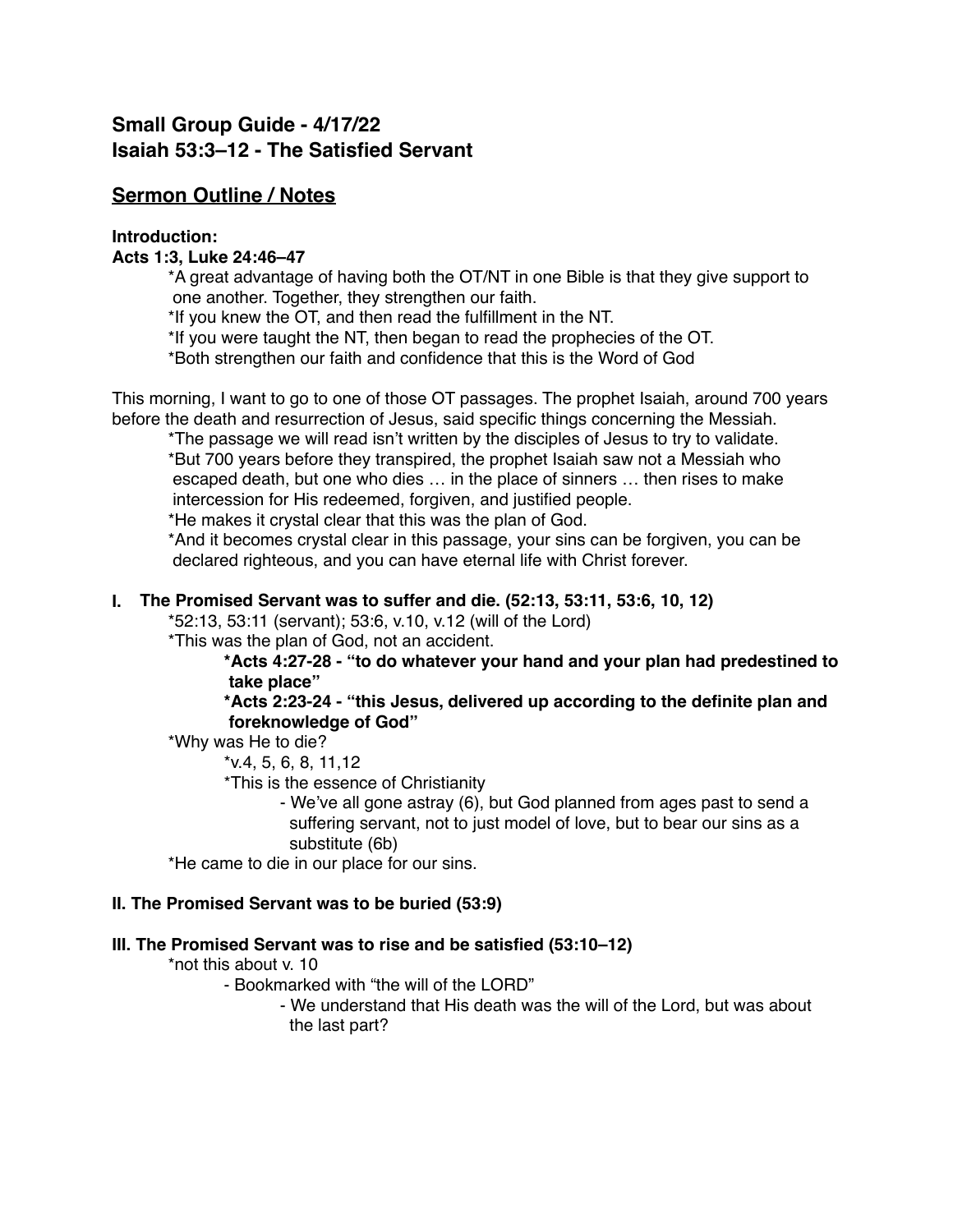## **A. When his soul makes an offering for guilt (v. 10)**

- \*One of many offerings required in OT Law
- \*Has to do with restitution; payment of one's death
- \*Exactly what was needed or required
- \*Sufficient payment
- \*Perfectly done
- \*God sent His Son to pay our record of debt (Colossians 2:14)
- **\*Because His offering was so sufficient, we don't make offerings today.**

## **\*3 Things would happen after his soul makes an offering for guilt:**

## **1. "He shall see His offspring"**

- He will die but He won't stay dead.
- He will live to see the fruit of His work.
- Hebrews 2:10
	- The straying sheep are now sons and daughters.
	- Brothers/sisters (church)
- **2. "He shall prolong His days"**
	- Live forever (Romans 6:9)
	- Death no longer has dominion over him; he will never die again.
	- He will live eternally with God and His offspring.

# **3. "The will of the Lord shall prosper in His hand"**

- He will be the Lord of all.
- He takes the scroll of eternity and executes the will of the Lord.
- He executers what He accomplished.
- God's will shall prosper.
- The Church will be built and not be overcome.
- **\*A messiah who was dead and is alive. Who is victorious forever as the Lord of all those who receive His salvation.**

### **B. Out of the anguish of His soul (His death - v. 11)**

### **\*3 Things result from this:**

- **1. "He shall see and be satisfied"**
	- A dead man can't see and be satisfied.
	- He will live again and look at his work and be satisfied.
	- It's complete, perfect, and finished.

### **2. "Make many to be accounted righteous"**

- He accomplishes salvation and executes it.
- Justifies many
- All who come to him will be justified
- Declared righteous

# **3. "He shall bear their iniquities"**

- Yes, he "did" that in death
- But now he lives to make intercession
- As long as he lives, his death is sufficient to pay for all our sins.
- For all of eternity, his death is sufficient for forgiveness.
- They are all wrapped up in his atonement
- You never have to bear your sin again

### **\*His soul is satisfied, we are justified, and our sins are carried by another forever.**